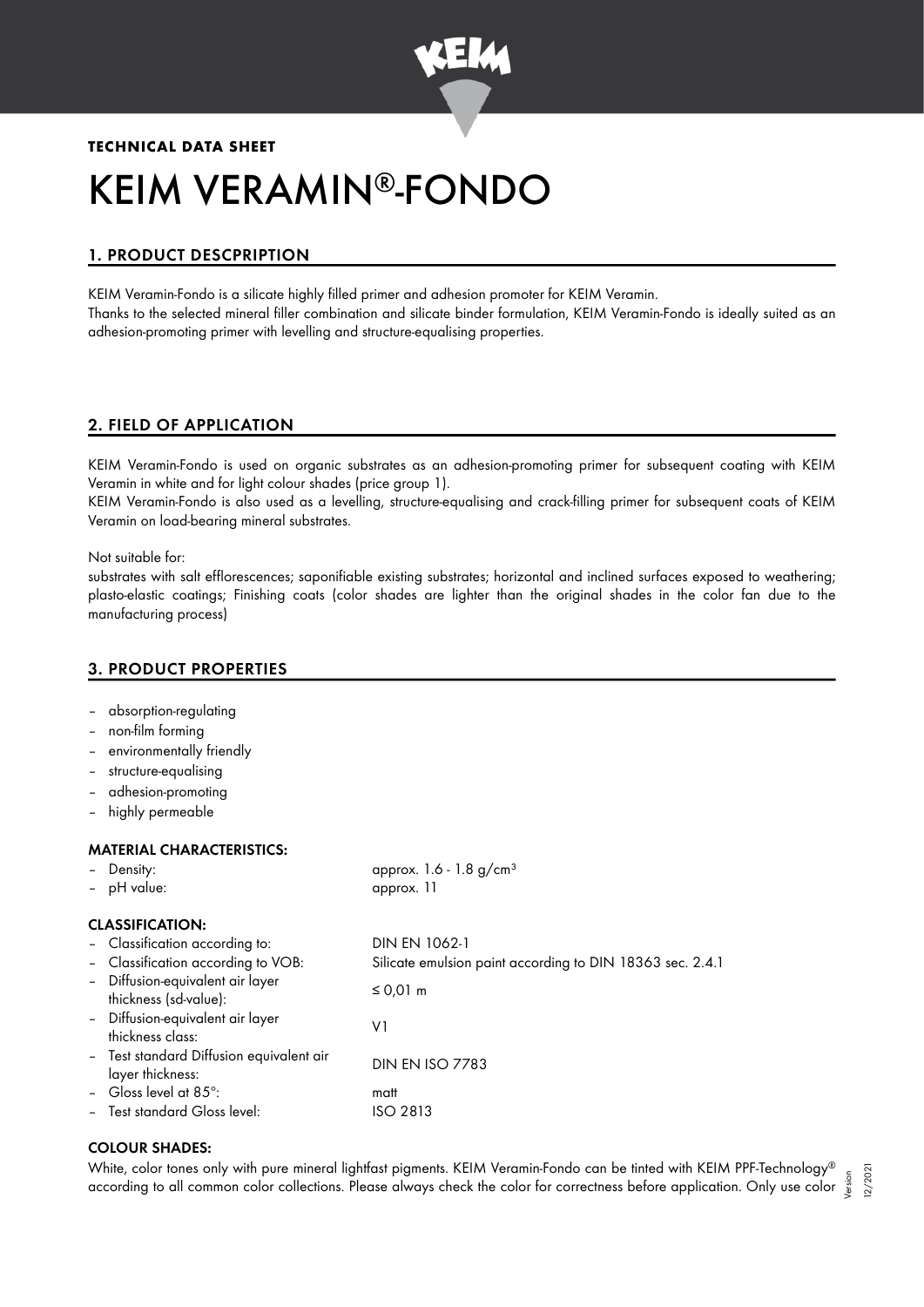shades from one tinting batch within a surface. Note: Filled paint material is not suitable for finish coats because the colours are lighter than original shades.

### 4. APPLICATION INSTRUCTIONS

#### SUBSTRATE PREPARATION:

The substrate must be dry, sound, free from chalking, clean and dust-free. Loose parts of existing coatings must be removed mechanically or by high-pressure water jetting. Defective areas must be filled and texture-matched using a suitable repair material. Any sintered layers on new renders must be removed with KEIM Ätzflüssigkeit (lime remover) according to instructions. New render areas (repairs) are generally to be pretreated with KEIM Ätzflüssigkeit (lime remover) according to the specifications in the Technical Data Sheet.

#### APPLICATION CONDITIONS:

Ambient and substrate temperature ≥ 5 °C during application and drying. Do not apply in direct sunlight or on sun-heated substrates. Protect surfaces from direct sun, wind and rain during and after application.

#### PREPARATION OF MATERIAL:

Stir up KEIM Veramin-Fondo thoroughly before application.

#### APPLICATION:

KEIM Veramin-Fondo can be painted, rolled or airless sprayed (nozzle: ≥ 443 ). Primer coat: KEIM Veramin-Fondo used undiluted. Final coat: Apply with undiluted KEIM Veramin.

#### DRYING TIME:

Can be overcoated after 6 hours at the earliest (at 23°C and 50% RH). At higher relative humidity, layer thicknesses and/or lower temperatures, drying is delayed accordingly.

#### CONSUMPTION:

approx. 0,25 kg/m² for a single coating. These material consumption values are guide values for smooth substrates. Exact consumption values must be determined by means of test areas.

#### CLEANING OF TOOLS:

Clean immediately with water.

#### 5. PACKAGING

| <b>Container content</b> | Unit of measure | Quantity on pallet | Type of container |
|--------------------------|-----------------|--------------------|-------------------|
|                          | ĸg              |                    | bucket            |

#### 6. STORAGE

| max. storage time | <b>Storage conditions</b>                                 |
|-------------------|-----------------------------------------------------------|
| 12 months         | cool<br>frost-free<br>protected from heat and direct sun. |

## 7. DISPOSAL

For disposal information refer to section 13 of the safety data sheet.